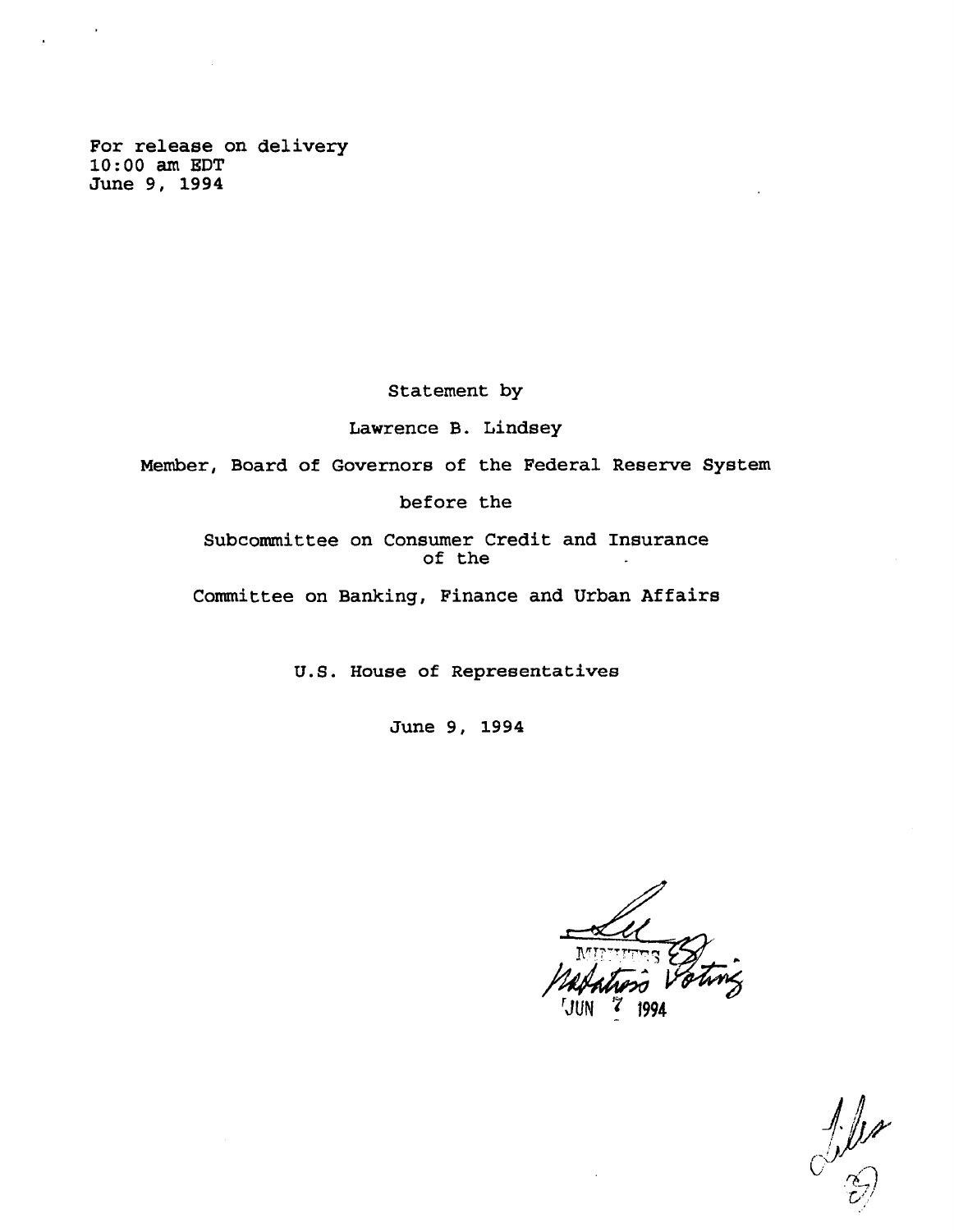**Mr. Chairman, I am pleased to appear on behalf of the Board of Governors of the Federal Reserve System to address issues related to consumer credit. I will focus my prepared remarks on the questions you raised in your letter of invitation.**

**Let me begin with some background. Two months ago, the United States economy entered the fourth year of its current expansion. While this expansion began on a sluggish note, economic growth has been appreciable, on average, since early 1992. For example, real gross domestic product (GDP) expanded 3.9 percent during 1992 and 3.1 percent during 1993. During the first quarter of this year it rose at an annual rate of 3.0 percent, in line with the expectations of growth for this year given in February by the members of the Federal Open Market Committee (FOMC).**

**This economic expansion has resulted in moderate, but still healthy, job gains and falling unemployment. We can all be pleased with the decline in the unemployment rate to 6.0 percent in the latest survey by the Bureau of Labor Statistics.**

**As is usually the case, changing spending patterns in the household sector have been key to the expansion. For example, in inflation adjusted terms, the increase in personal consumption expenditures has amounted to 71 percent of the expansion in Gross Domestic Product since the recovery began in the second quarter of 1991. If anything, the importance of consumption has increased as the recovery progressed. Since the first quarter of**

**l**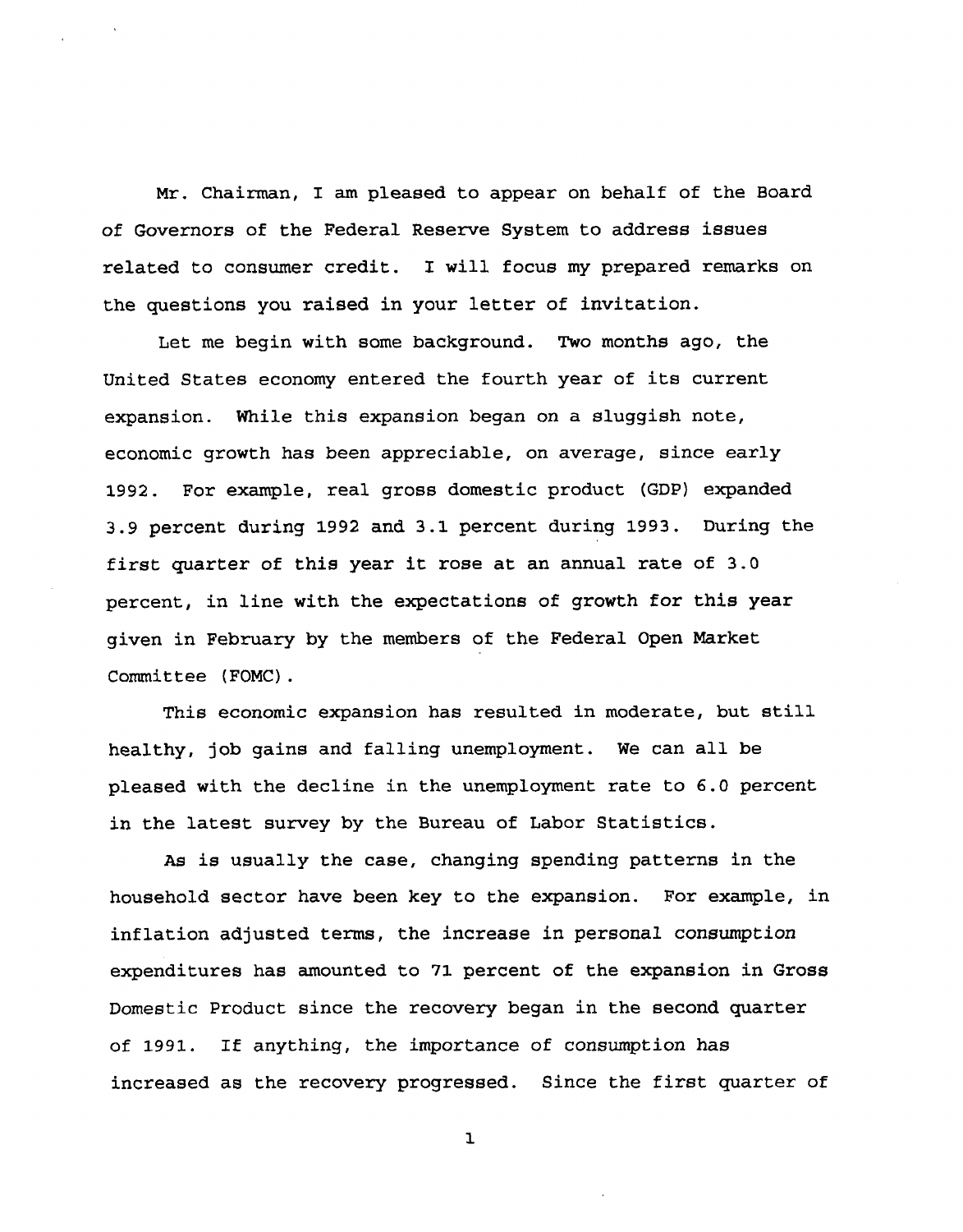**1993, increased consumption has accounted for 77 percent of the expansion in overall GDP. By contrast, during the economic expansion from 1982 to 1990, consumption growth was responsible for just 68 percent of the growth in GDP.**

**Investment in residential real estate showed a similar trend. During the current expansion, housing has accounted for 16.4 percent of the growth in GDP. During the 1980s expansion, increases in housing represented only 6.2 percent of the increase in GDP. Combining these two categories of household outlays, therefore, shows the importance of the household in the current expansion. The growth in personal consumption and housing investment constituted 87 percent of GDP growth since the expansion began, compared with 74 percent during the 1980s. Thus, the questions you asked, Mr. Chairman, about the financial health of the household sector and its continued access to credit are particularly pertinent in today's economic environment.**

**As is usually the case in economic expansions, higher levels of household debt have helped finance increased activity. As policy makers, we should recognize that households are the best judges of their own financial circumstances, so we should not view these increased levels of debt as necessarily "good" or "bad". Increased levels of household income, more optimistic attitudes toward employment prospects, and generally favorable conditions for borrowing are all contributing to the recently increased willingness of households to take on debt.**

**The first question in your letter asked about recent growth**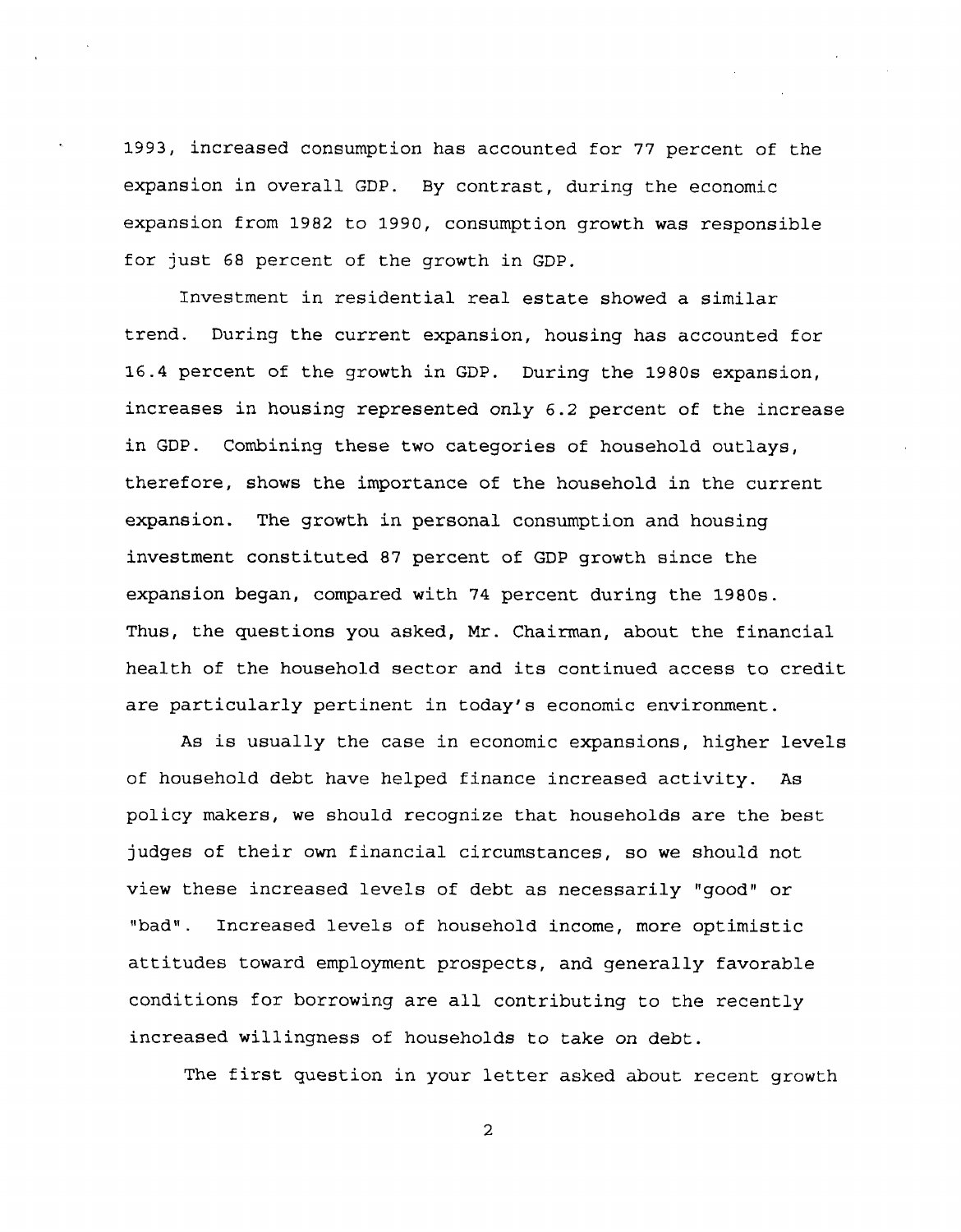**in consumer credit and how it compares with past expansions. It is important to consider the various types of consumer credit. The Federal Reserve has just released its report on consumer installment credit. In April, installment credit grew at an 13.2 percent annual rate, following a revised 12.6 percent rate in March, slightly higher than the 11.2 percent growth during the fourth quarter of last year. It is certainly well above the full-year growth of 6-1/2 percent in 1993 or growth in 1992 of just 1 percent. Indeed, the double-digit pace reached over the past half year or so is the most rapid since the third quarter of 1986.**

**Nevertheless, it is hard to determine conclusively how the current rate of credit expansion compares to historical norms. Recall that we are now in the fourth year of an economic upswing. As the above data indicate, installment credit growth was quite subdued during the early portions of the current expansion. This makes qualitative comparisons of current growth with that in comparable earlier time periods somewhat problematic. The resurgence in consumer installment credit has come later than usual in the current economic expansion, and the recent pace has still been well below peak rates reached during some earlier expansion periods.**

**Typically, installment credit starts to climb in the first or second quarter of a recovery, and is generally rising quite sharply by the second year, often reaching growth rates of 15 to 20 percent at some point in the cycle. In contrast, during the**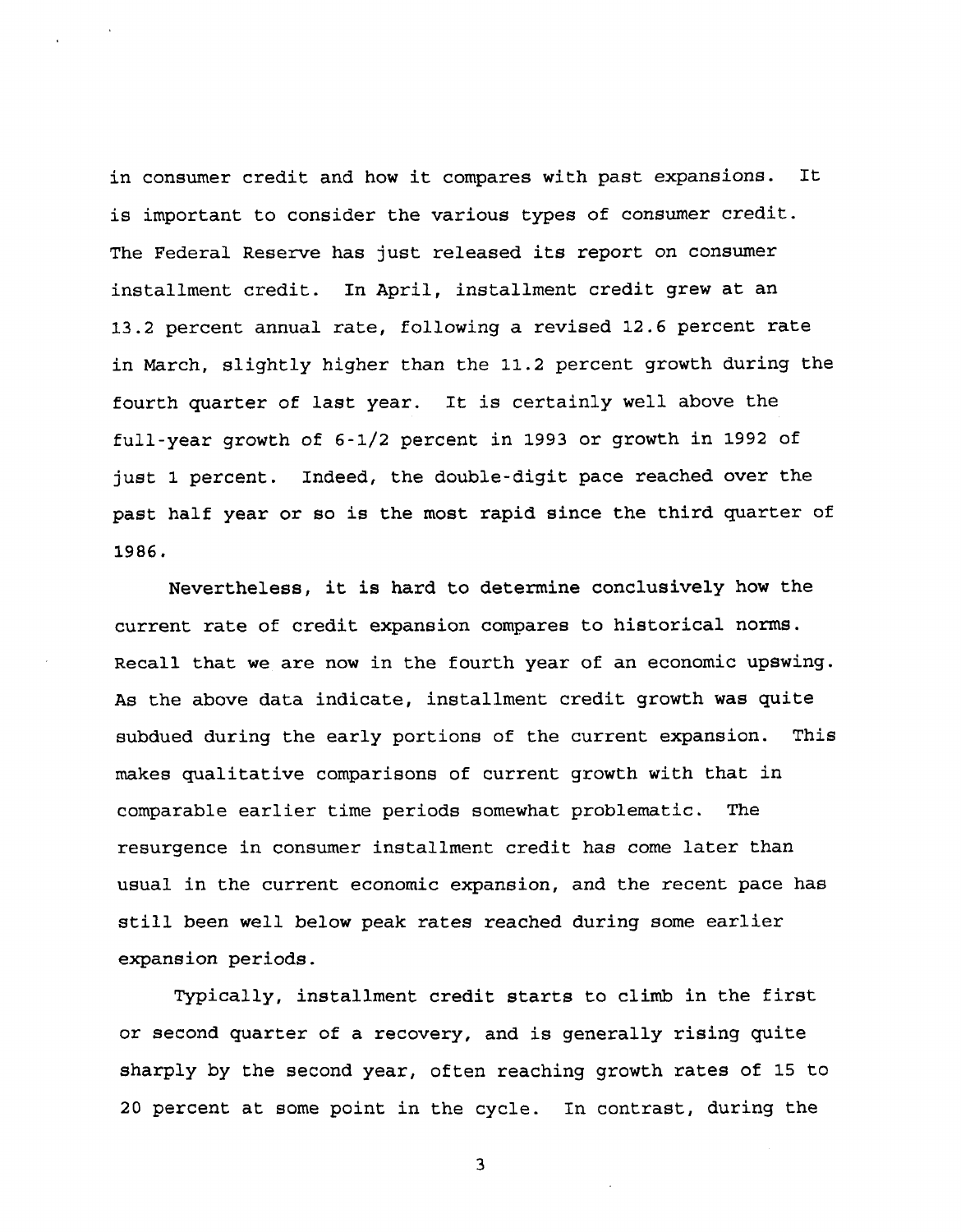**most recent upturn in the economy, installment credit continued to contract through the fifth quarter of recovery; its growth rate did not reach double digits until October of 199 3, two and one half years into the recovery. On the other hand, the household sector entered this expansion with a higher level** of **debt than it had in the past, making comparison of percent increases difficult.**

**We should bear in mind that swings in consumer credit growth are wider than fluctuations in the economy as a whole because consumer credit is used most heavily to finance purchases of durable goods, which are much more cyclical than consumer income or total consumption. Durable goods include autos and large consumer appliances, which often move with home sales. The strength in these two sectors has meant that durables have been particularly important in the present expansion contributing to 25 percent of increased GDP, compared with just 16 percent during the 1980s' expansion.**

**The comparability of the data on credit growth** is **also somewhat limited by the development of alternative** means of **finance. Changes in consumer tastes, the marketing** of **financing alternatives, and the tax environment all can affect the composition of consumer credit. For instance, the** phasing out of **tax deductibility of interest payments on non-mortgage** consumer **loans after 1986 has prompted some shift towards** more use of home **equity credit and less of traditional consumer loans.** The **tailoring and promotion of auto leasing to individual** consumers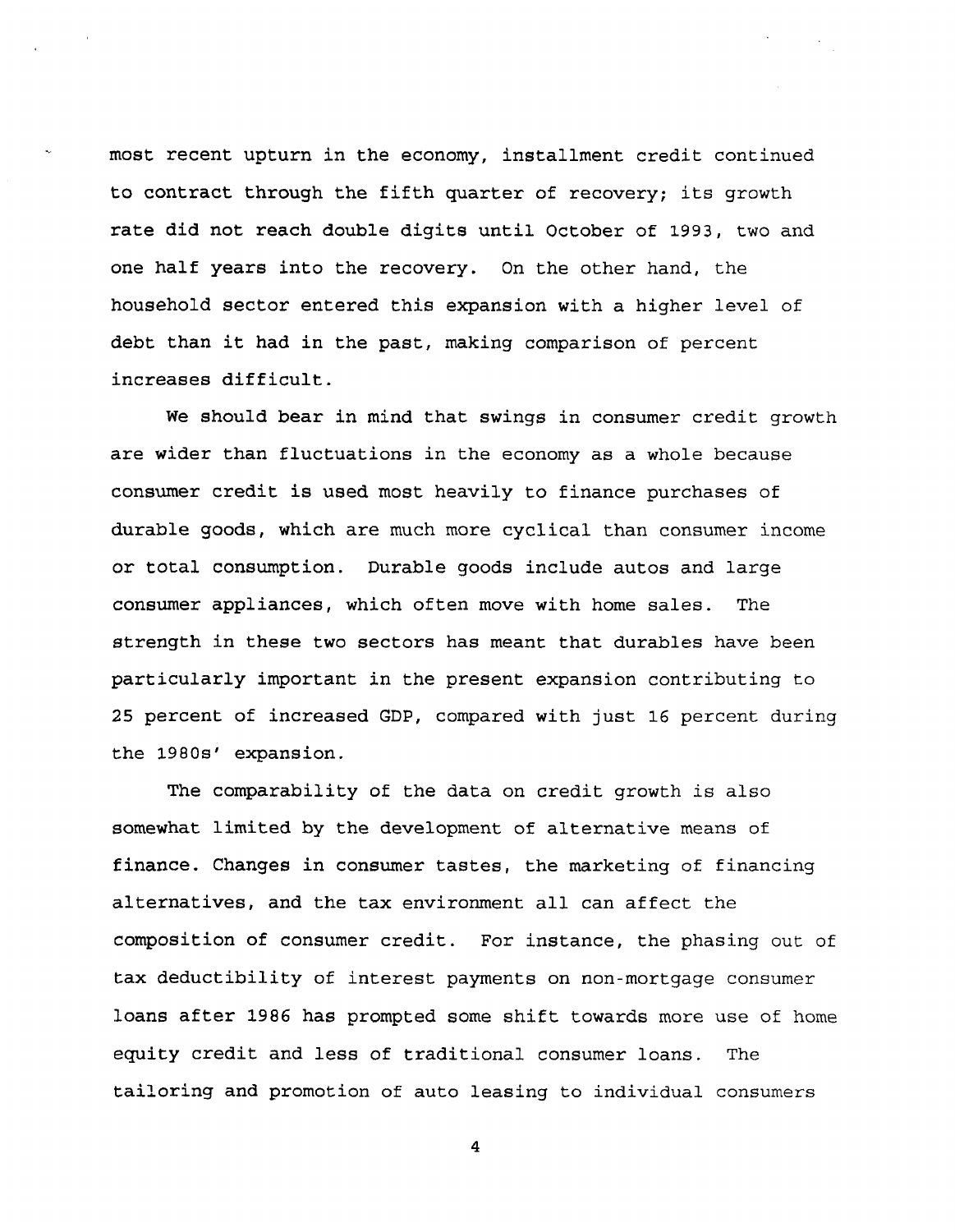**has provided them with another means of acquiring cars that has considerable appeal for some types of consumers. I would not want to overstate the impact of these alternatives -- estimates made by the Board staff indicate that shifts to these forms of financing have trimmed from one to three percentage points off the growth rate of consumer installment credit in recent years - but such considerations do muddy the comparisons a bit.**

**A similar type of credit product change which makes comparison across business cycles difficult has been the development and spread of general purpose credit cards for individual consumers during the past few decades. From less than \$10 billion in 1970, debt outstanding on bank credit cards has grown to more than \$200 billion today. Revolving credit, including retail store cards as well as bank cards, is now the largest component of consumer credit, recently surpassing auto credit.**

**How this development affects consumer balance sheets is somewhat unclear. A considerable amount of this revolving credit is commonly called "convenience credit" because it is repaid by consumers within an interest-free grace period. Whether one should view convenience credit as debt in a true sense is open to question, but to the extent that convenience credit is on a creditor's books on the last day of the month, it will be included in our measure of consumer credit. The contribution of convenience use to credit growth takes on more importance these days as people run more expenditures through their cards to rack**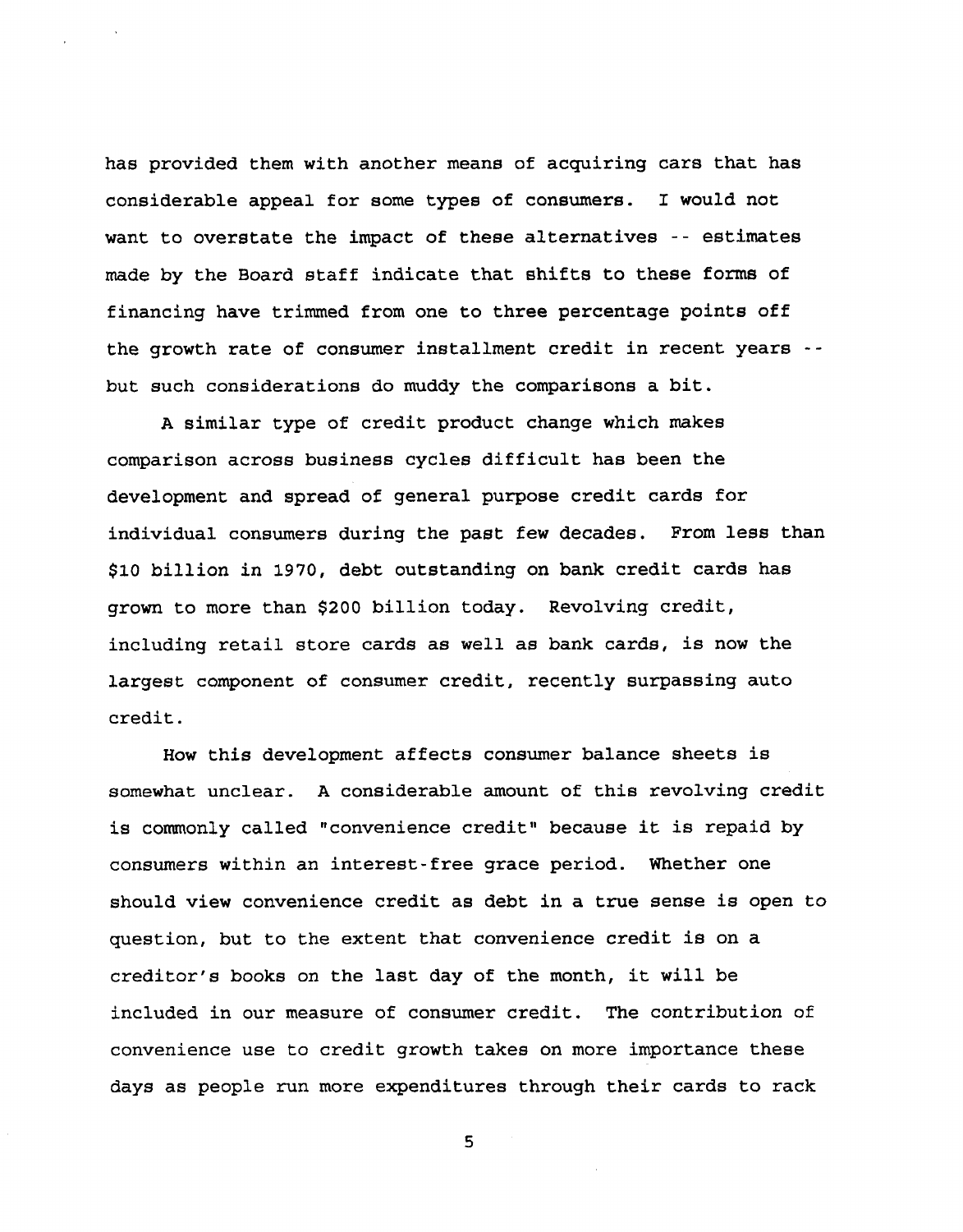**up frequent flier mileage or points toward purchase of an automobile. Overall credit market conditions also affect the consumer's choice of debt and makes historical comparison problematic. For example, efforts to trim debt during the early 1990s and the early part of this expansion were probably reinforced by historically wide spreads between interest rates consumers were paying on existing loans and the interest rates they could earn on new financial assets. In response to these wide spreads, some people elected to pay down debts with maturing assets rather than roll them over at extremely low yields. For example, a consumer with a maturing certificate of deposit yielding 8 percent might choose to pay off a 10 percent car loan with the funds when new certificates of deposit yield only 3 or 4 percent. In essence, these spreads represent the cost of household liquidity, and households elected to assume less liquid positions, reducing levels of both debt and of financial asset holdings as a result of this increased cost. Again, the lack of comparability of these developments with other business cycles makes an evaluation of consumer debt positions difficult.**

**In sum, these factors seem to have come together in recent months. The pattern of durable goods consumption has turned stronger, providing a stimulus to the growth of installment credit. Healthier consumer balance sheets, resulting from both the earlier slowdown in growth of mortgage and consumer debt and substantially lower average interest rates on the stock of debt, have probably made individuals feel more comfortable about taking**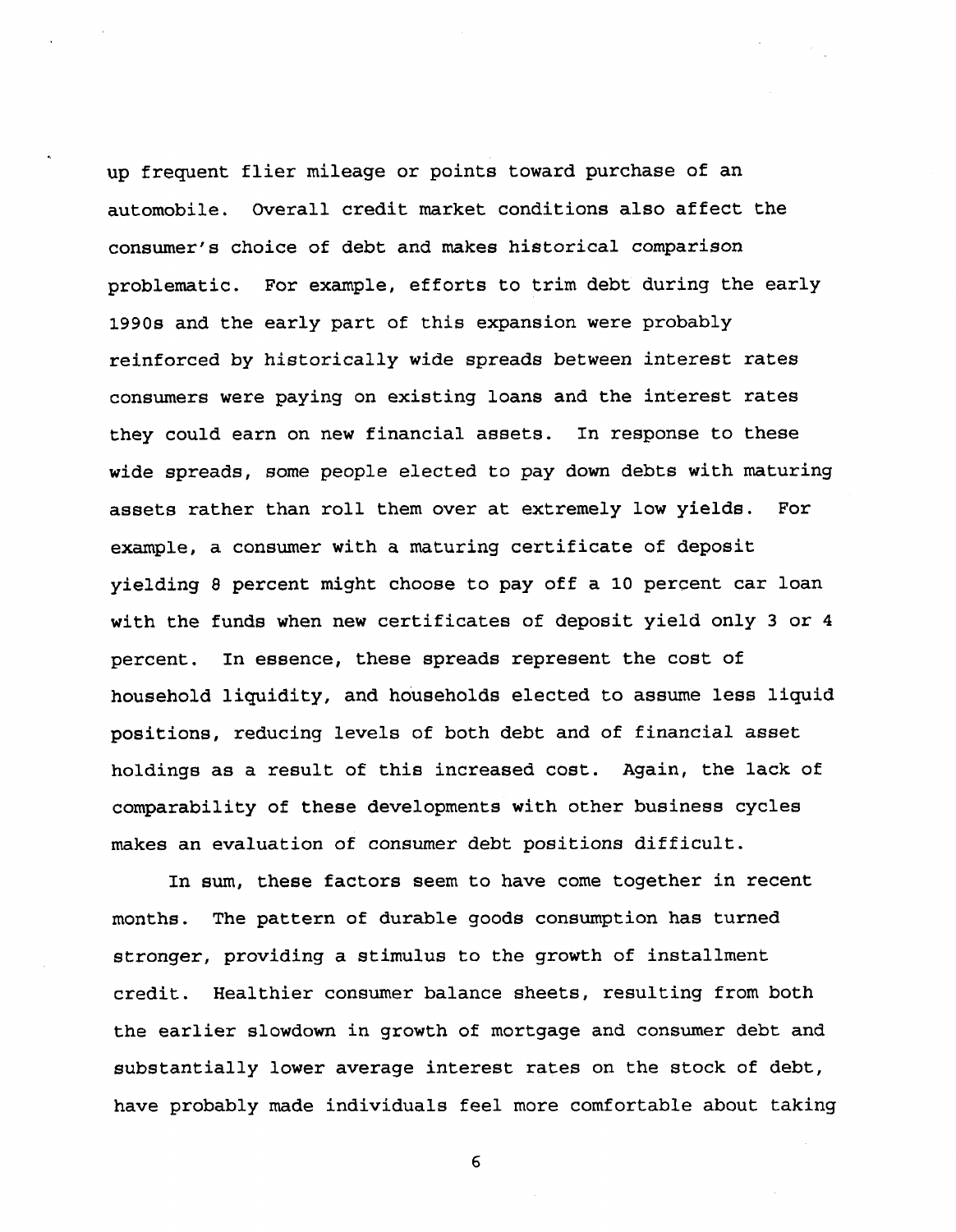**on debt again. In addition, heavy promotion of credit cards with rebates and other incentives tied to the volume of transactions has apparently boosted growth in this area.**

**As I have indicated, comparisons of growth rates over time are complicated. Sifting through all these considerations, I think it is fair to say that the strength in consumer credit seen so far is not out of line with historical patterns. We also need to look at the ability of households to support the debt. The stock of mortgage and consumer debt relative to income is historically high, and has begun to rise a bit with the recent rebound in debt growth after it had leveled off for several quarters.**

**On the other hand, debt-servicing payments -- covering both interest and principal - - relative to income suggest a net decline in burden. Our staff's estimate of the share of disposable income allocated to scheduled principal and interest payments by the end of last year had fallen appreciably from the beginning of the decade. This decline resulted from the slowdown in borrowing as well as to lower borrowing costs, especially those resulting from the surge in mortgage refinancing that accompanied declines in mortgage rates to historically low levels. More recently, as household debt growth has strengthened and interest rates have turned up, debt service payments perhaps have edged up.**

**The prospective risks this might pose are probably best determined by direct measures of debt payment performance. In**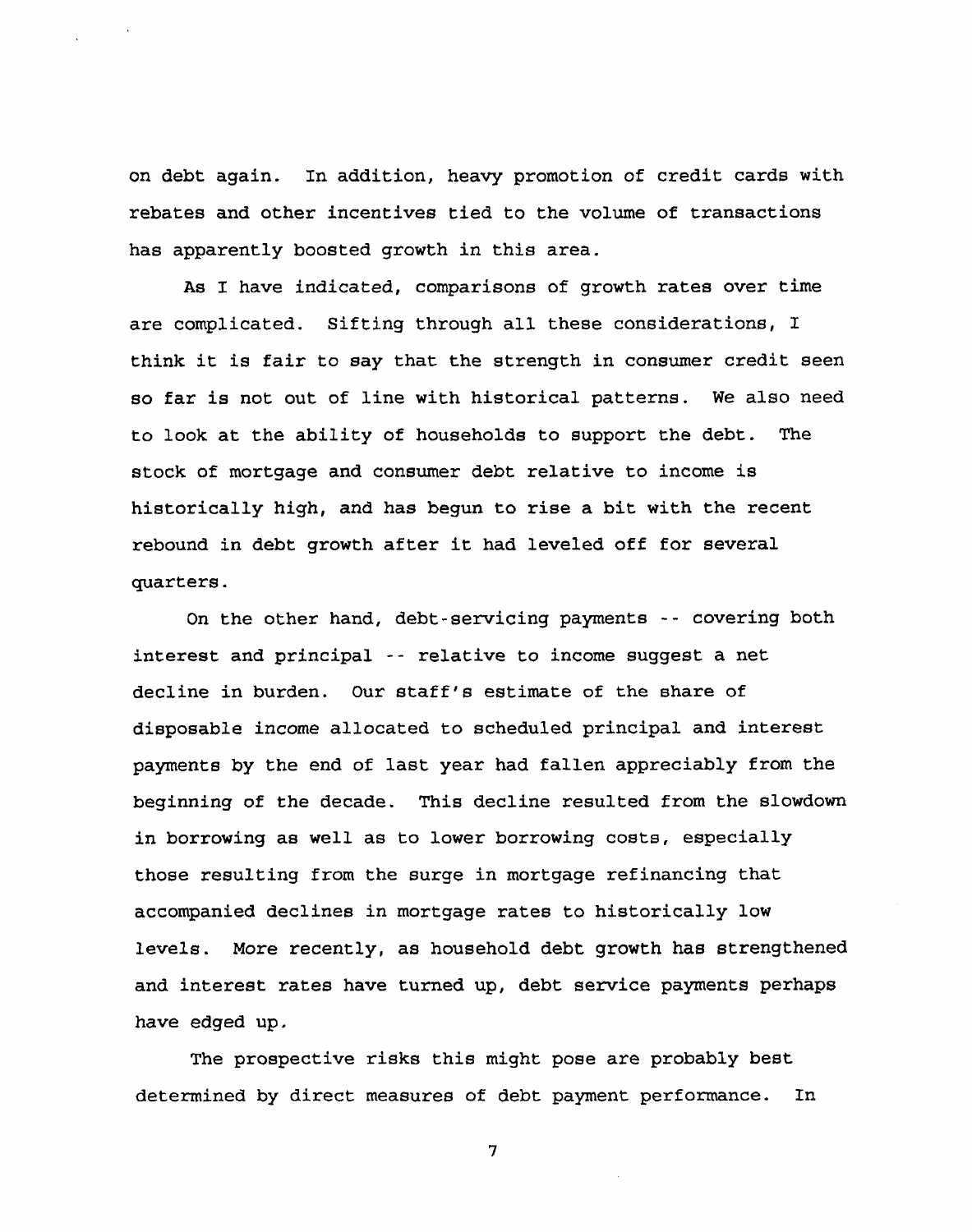**this regard, delinquency rates on consumer and mortgage loans have suggested for some months now that the risks associated with debt burdens have diminished. According to both industry data from the American Bankers Association and calculations from bank call reports, consumer loan delinquencies have been on the downswing since at least early 1992.**

**The ABA series for all loans combined dropped in the fourth quarter last year to its lowest level since the first quarter of 1984. Similar evidence is provided by data on past-due auto loans at the auto finance companies and on past-due home mortgages reported by the Mortgage Bankers Association. Personal bankruptcies, although still historically quite high, have also been declining in recent months.**

**Nonetheless, looking below these aggregate statistics, there are reasons to believe that some households have not made much progress in relieving debt burdens. As I have remarked elsewhere, there is some evidence to suggest that middle income households, who carry the bulk of household debt, may not have shared fully in recent income growth and thus in the improvement in aggregate debt-servicing burden.**

**Your second question dealt with the availability and affordability of consumer credit. Availability of credit -- the relative willingness of creditors to make loans to consumers at specified interest rates -- has increased. For instance, responses to the Federal Reserve's Senior Loan Officer Opinion Survey indicate that banks have become progressively more willing**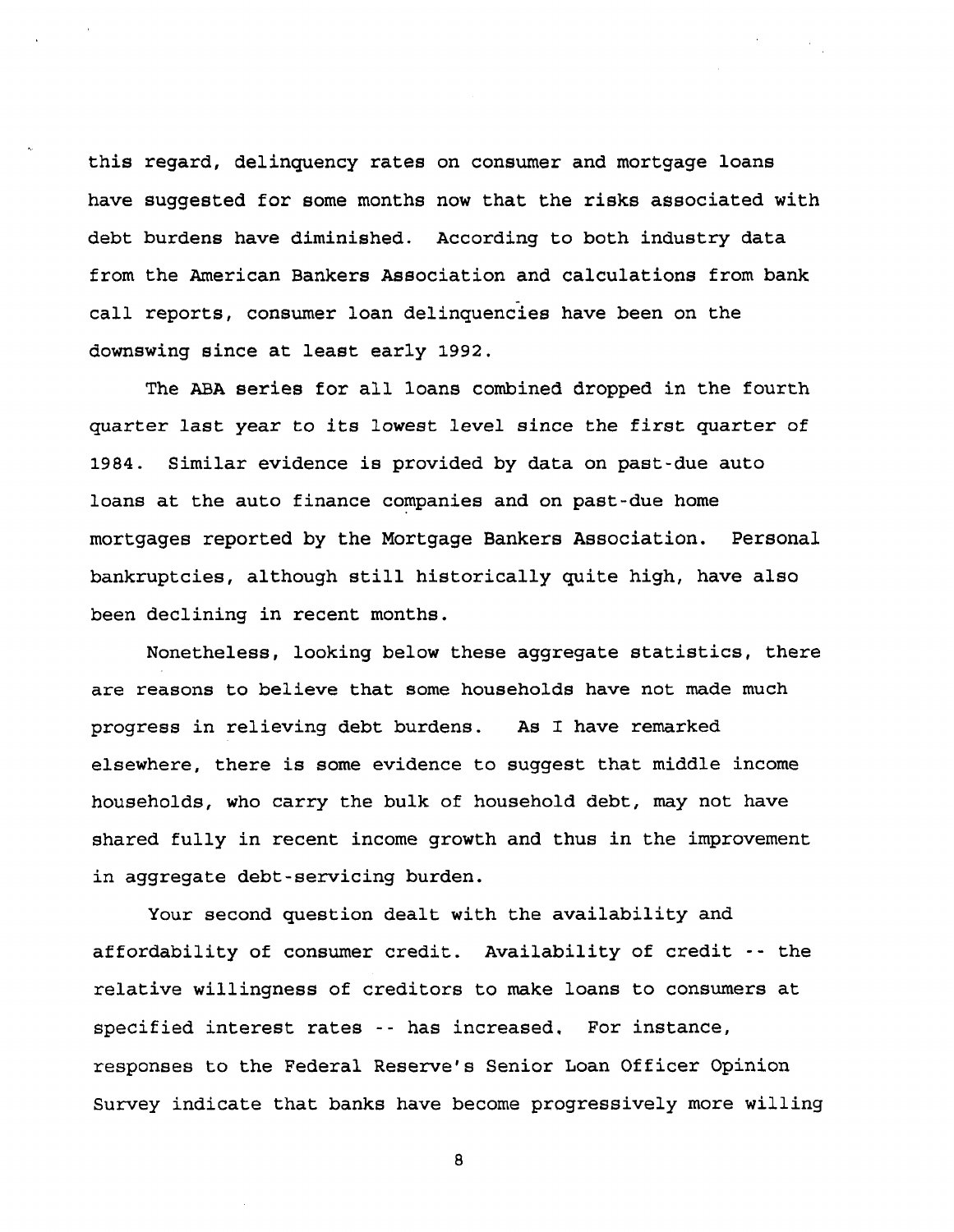to lend to consumers since shortly after the end of the recession in 1991. Major new credit card plans have been offered within the past two years, such as the joint ventures between card issuers and the major auto manufacturers.

Many factors can affect the availability of consumer credit. Earlier in the decade, the balance sheet strains experienced by financial institutions resulting from heavy recession-related loan losses and the need to meet stricter capital requirements restrained the availability of consumer credit, just as they limited the supply of other types of credit. The profitability of consumer lending remained relatively attractive, however, and this type of lending was probably curtailed less than some other types, such as commercial real estate.

The development in recent years of a secondary market for consumer loans through securitization of auto loan and credit card receivables has also been a net plus for credit availability to consumers. Securitization has enabled banks and other traditional lenders to households, such as auto finance companies, to continue to originate consumer loans even when they were unable to profitably fund these credits themselves. This has brought new lenders into the market as indirect suppliers of credit, reducing the vulnerability of this source of credit to the occasional difficulties of traditional lenders.

An important component of the affordability of consumer credit is the interest rate charged on consumer loans. As you know, these rates have come down substantially. Auto loan rates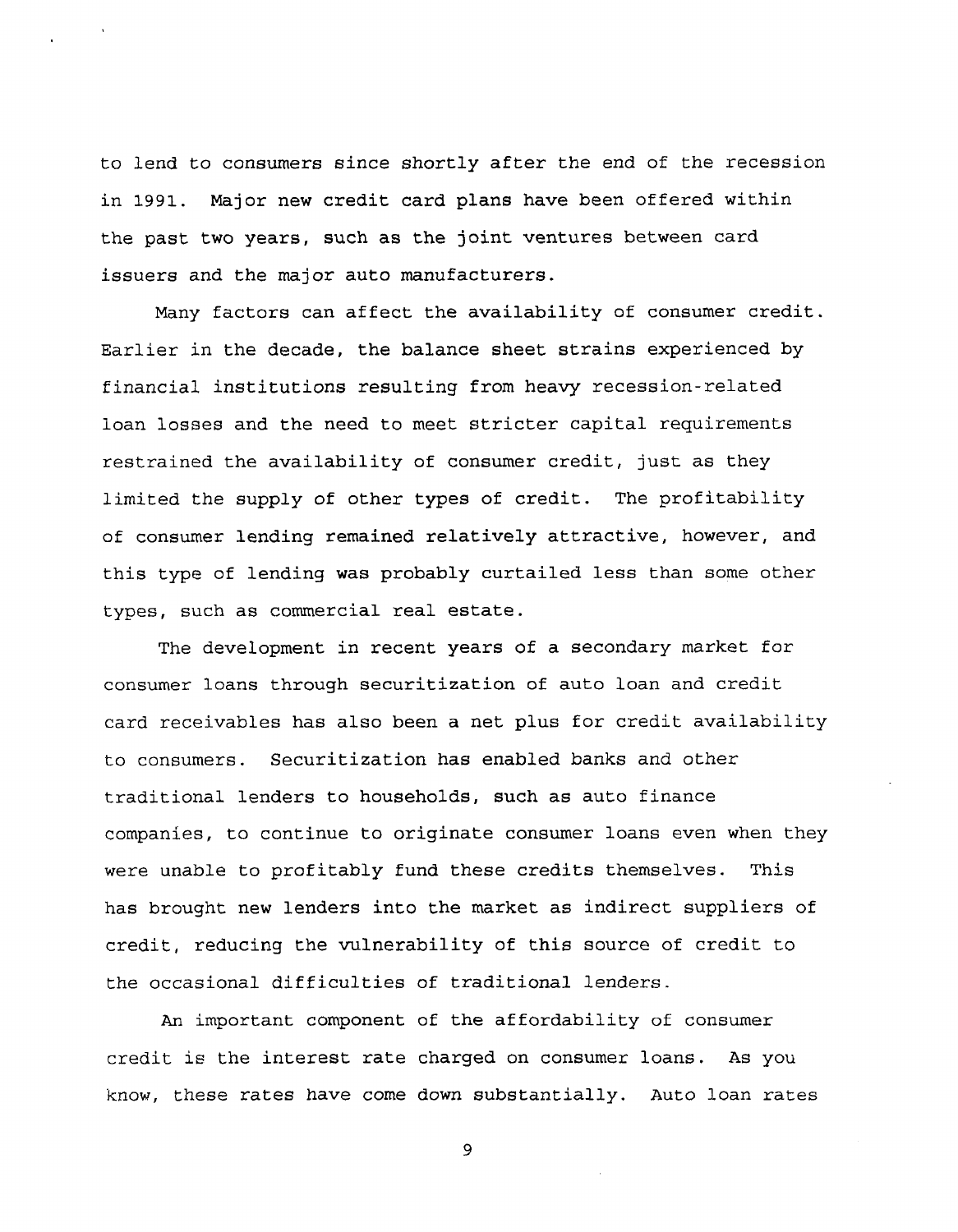**at banks averaged about 11 percent in 1991, but had dropped to 7-1/2 percent on average by the first quarter of this year. This rate is dramatically lower than it has been historically. The previous record low was 10 percent, and occurred in 1972, the year the series was begun. As a result, the affordability of automobiles is at an historical high. Or put another way, debt payments on a new car relative to income are historically low.**

**With regard to revolving credit, our series on credit card rates, which typically has shown very little movement, dropped 2 percentage points from its recent high in early 1991. However, our credit card series may not fully take into account the increased variety of terms that have emerged in this area. Market segmentation has significantly complicated the analysis of effective credit card rates. In all likelihood, the reduction in effective rates to credit card holders is greater than our survey would suggest.**

**The third question in your letter requires us to look ahead. In my judgment, prospects for the availability and affordability of consumer credit are likely to remain quite favorable. Earlier this year, members of the Federal Open Market Committee anticipated further solid gains in output and income in 1994, in the neighborhood of 3 percent or so, a view that appears to have been confirmed by the evidence to date. Also, private forecasters continue to expect growth of around 3 percent this year. In this context of continued economic expansion, and given the stronger position of banks and other lenders, mortgage and**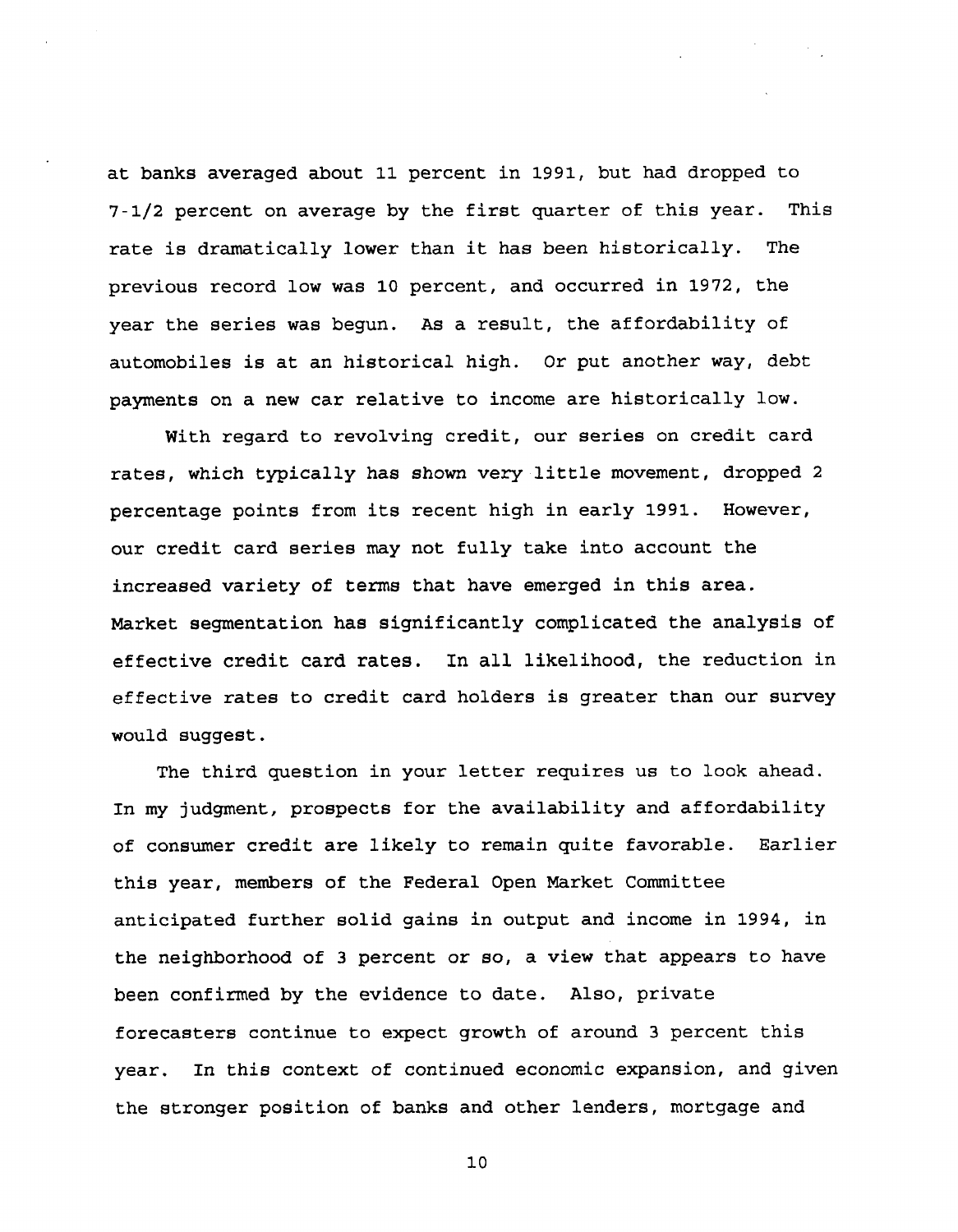**consumer credit should generally be in ample supply. This situation will be buttressed by the continued development of active markets for securitized mortgages and consumer receivables.**

**The final question in your letter of invitation raised questions about interest rates on consumer deposits and whether they are unusually low in relation to market rates by historical standards. It is important to note that historical comparisons of deposit rates can be tricky, in part because retail deposit rates were subject to interest rate ceilings prior to the 1980s. Financial market deregulation and innovations during the 1980s have clearly brought tremendous gains to savers, particularly those who rely on typical consumer accounts.**

**It should be kept in mind that rate spreads have been affected by greater regulatory costs imposed on banks and thrifts in recent years, notably higher deposit insurance premiums. Still, the evidence shows that rates on NOW accounts, savings deposits, and money market deposits have been very sticky. They have been especially slow to respond to upward movements in market interest rates, although they have also been sluggish in the downward direction. In 1991 and 1992, when market rates of interest were coming down, rates on these accounts dropped less rapidly, making them quite attractive in relation to market instruments, such as Treasury bills. Rates on these bank deposit accounts continued to fall last year as they completed the adjustment to the earlier declines in market rates. By contrast,**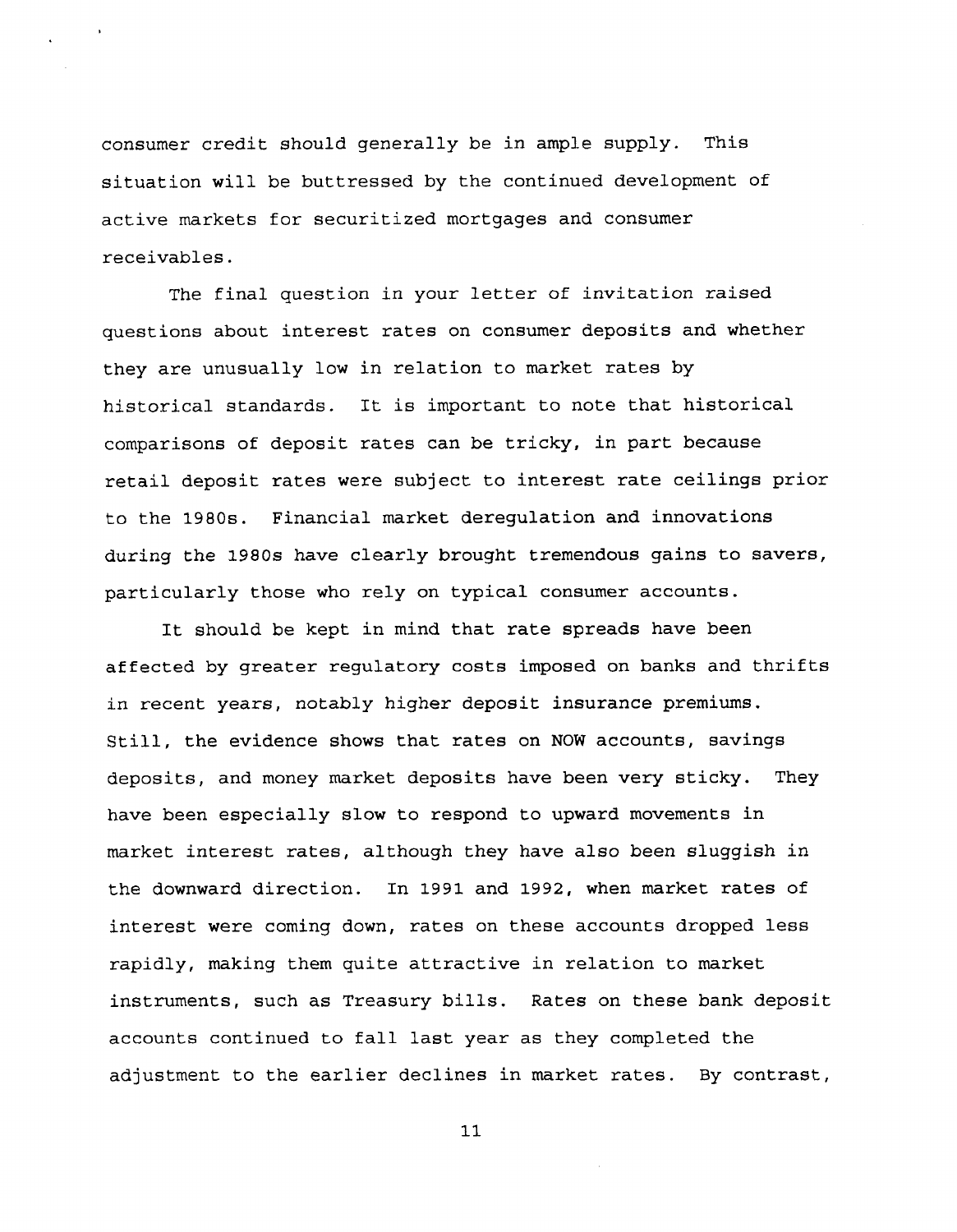**these rates currently appear to be sticky in an upward direction.**

**In part, this stickiness may reflect costs associated with changing such deposit rates. These costs may be both internal administrative and market based. Holders of these accounts seem to expect stability in rates and are prone to close accounts and move balances elsewhere when deposit rates are cut. In recent years, when market rates declined to the historically low levels, bankers appeared reluctant to drop rates on these liquid deposits and disturb their long term depositors in these accounts. During earlier rising rate environments, rates on such accounts lagged earlier upward movements in market rates. Banks and thrifts had been unwilling to raise rates on these accounts as costs would have risen for all accounts, not just new ones. Taking this historical pattern of stickiness into account, rates on these types of deposits do not appear to be noticeably out of line with previous experience.**

**In the case of retail CDs, rates have typically adjusted quite promptly to movements in market interest rates. Unlike the liquid accounts just discussed, adjusting the rate on such time deposits in keeping with movements in market rates does not immediately affect the whole cost structure of time deposits, only the cost of new deposits and roll-overs. Rates on retail CDs, nonetheless, appear to have been on the low side of historical norms over the past year or so perhaps in part because loan demand had been rather weak. In recent months, though, loan demand has firmed and rates on retail CDs have been rising**